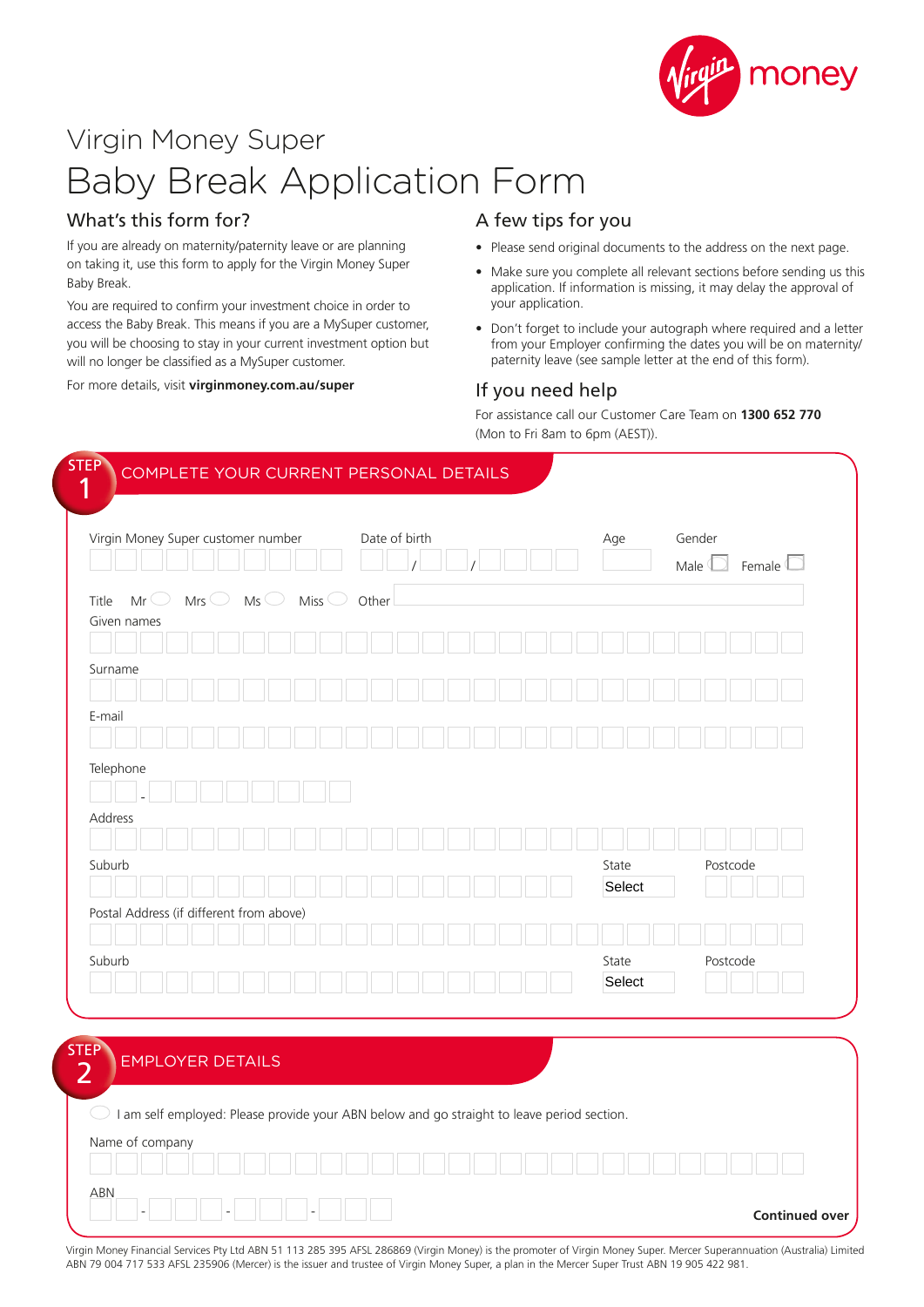|  | State  | Postcode |
|--|--------|----------|
|  | Select |          |
|  |        |          |

\*must not exceed 12 months.

The Baby Break can not be back dated and will not commence until the application is processed and accepted by Virgin Money Super.

#### Your Privacy

Mercer collects your personal information and will use it to manage your superannuation benefits and give you information about your super.

Your personal information will be disclosed to Virgin Money. Both Virgin Money and Mercer may supply you with information about other products and services offered by them and our related companies, to conduct customer satisfaction research or improve products and develop new products. Call the Customer Care Team on **1300 652 770** if you do not want to receive marketing material from Virgin Money and Mercer.

If you don't provide your personal information or otherwise authorise us to collect this information from third parties, we may not be able to provide you with one or more of our products or services.

We may sometimes collect information about you from third parties such as your employer, a previous super fund, your financial adviser, our related entities and publicly available sources.

We may disclose your information to various organisations to manage your super, including your employer; the fund's administrator; our professional advisors; insurers; our related companies which provide services or products relevant to your super; any relevant government authority that requires your personal information to be disclosed; and our other service providers that help manage your super.

To manage your super, your personal information will be disclosed to Mercer's service providers in another country, most likely at the administrator's processing centre in India. It may also be disclosed to some of Virgin Money's partners, service providers and other third parties in New Zealand, Philippines, India, Singapore, the United States of America, United Kingdom, Spain and Israel. Our Privacy Policies list all other relevant offshore locations.

Our Privacy Policies include more details about how we deal with your personal information and who you can talk to if you wish to access and/or correct information we hold about you. These policies also include details about how you may lodge a complaint about the way we have dealt with your information and how that complaint will be handled.

You can read Virgin Money's Privacy Policy online at **virginmoney.com.au/super** and Mercer's Privacy Policy at **mercerfinancialservices.com** or you can obtain a copy by calling the Customer Care Team. If you have a question or you have a complaint about a breach of your privacy, please contact our Customer Care Team or write to Mercer's Privacy Officer, Mercer Superannuation (Australia) Limited, GPO Box 4303, Melbourne VIC 3001 or Virgin Money's Privacy Officer, Level 8, 126 Phillip Street, Sydney NSW 2000, or email privacy@virginmoney.com.au

| <b>STEP</b><br>$\Delta$ | <b>CUSTOMER DECLARATION</b>                                                                                                                                                        |
|-------------------------|------------------------------------------------------------------------------------------------------------------------------------------------------------------------------------|
|                         |                                                                                                                                                                                    |
|                         | I have read the terms and conditions of the Baby Break which are available at virginmoney.com.au/super                                                                             |
|                         | 2. The information supplied in this form is true and correct and that Virgin Money may contact my employer nominated above to<br>confirm/verify the details provided on this form. |
| 3.                      | I am making a written direction with respect to my investment in Virgin Money Super, to the extent applicable.                                                                     |
|                         | Signature<br>Date                                                                                                                                                                  |

| ıyılululu       | DULL |
|-----------------|------|
| $\sqrt{ }$<br>◚ |      |

**Send your completed form to: Virgin Money Super, GPO Box 4650, Melbourne VIC 3001.**